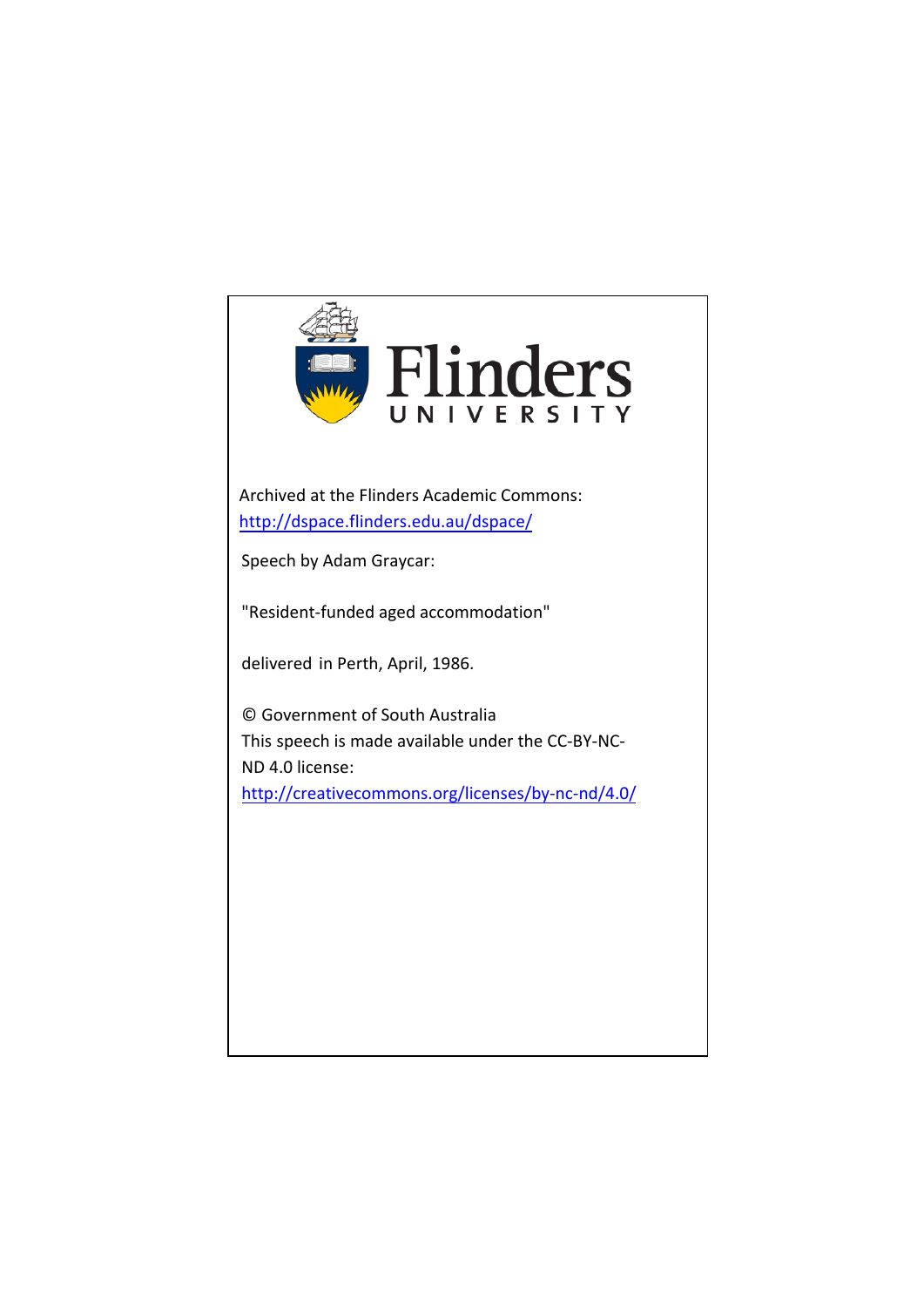$66$ Adam Graycar  $\bar{z}$ Resident Finded Perth Apal  $\mathcal{L}_{\mathcal{L}}$ 1986  $\mathcal{H}^{\text{max}}_{\text{max}}$  and  $\mathcal{H}^{\text{max}}_{\text{max}}$ 

 $\mathcal{A}$ 

 $\mathcal{L}$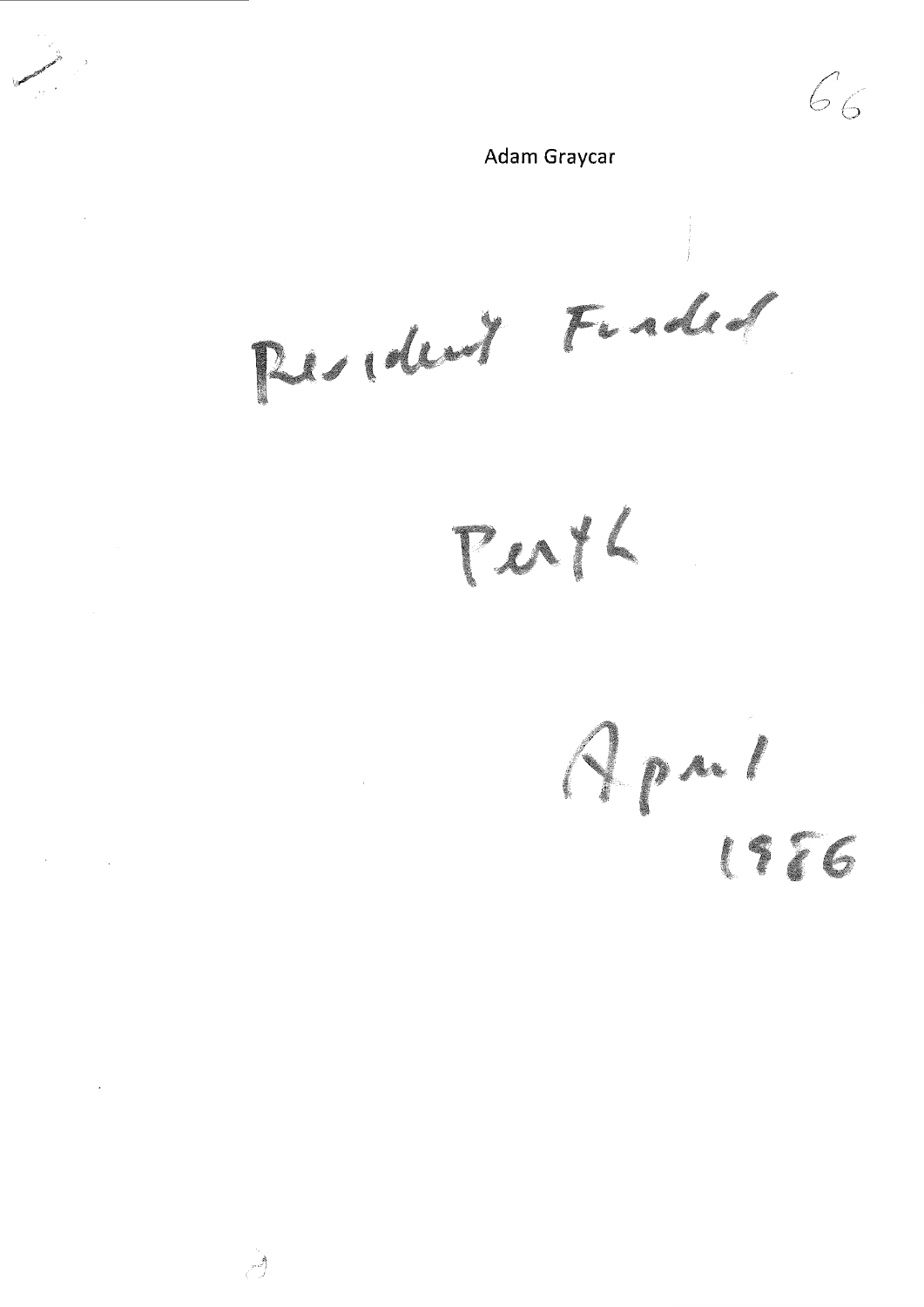Account

Don't photograph (shoot<br>Epid adopted<br>und

Pru houses 1818 mourage - supply led

Whilst the reasons most often given for moving into retirement accommodation invariably come from the following list no attitudinal or permission is interesting to has been conducted to measure the relative significance of each factor in the derivation making process.

yo nove

Desire for independence and identity:

 $Derie$ 

- friendship and avoidance of loneliness:
- Smaller house, yard space:
- To reduce ongoing maintenance responsibilities:
- Financial and physical security improve liquidity by "trading down":
- To improve access to ongoing care, viz., hostel, nursing home:
- Access to emergency after hours care, fear of incapacity:
- Lifestyle enhancement.

Clearly the approach of agencies involved in the marketing of the village approach to retirement accommodation has, as already indicated, been to emphasize:-

- lifestyle:
- security:
- safety:
- access to emergency care:
- privacy:
- freedom of choice:
- access to amenities.
- $3.1$ Lifestyle Enhancement - A Misnomer?

As part of their marketing strategy, promoters of retirement villages offer a lifestyle which will ensure happiness, security and fulfilment.

> -6 . . . . .

Donanki

Unfortunately it is not possible to assess the relative importance of the lifestyle factor in the decision to move into retirement accommodation. Much has been written of a subjective nature on the question, but no comprehensive research has as yet been undertaken.

promoter The lifestyle question has special significance for the settle settlemes, given that we are about to unter the restrict funded unit market. Do we enter the market offering lifestyle enhancement through village living and security through ongoing care?

To be successful in the market place, we must offer more than simply a place to live.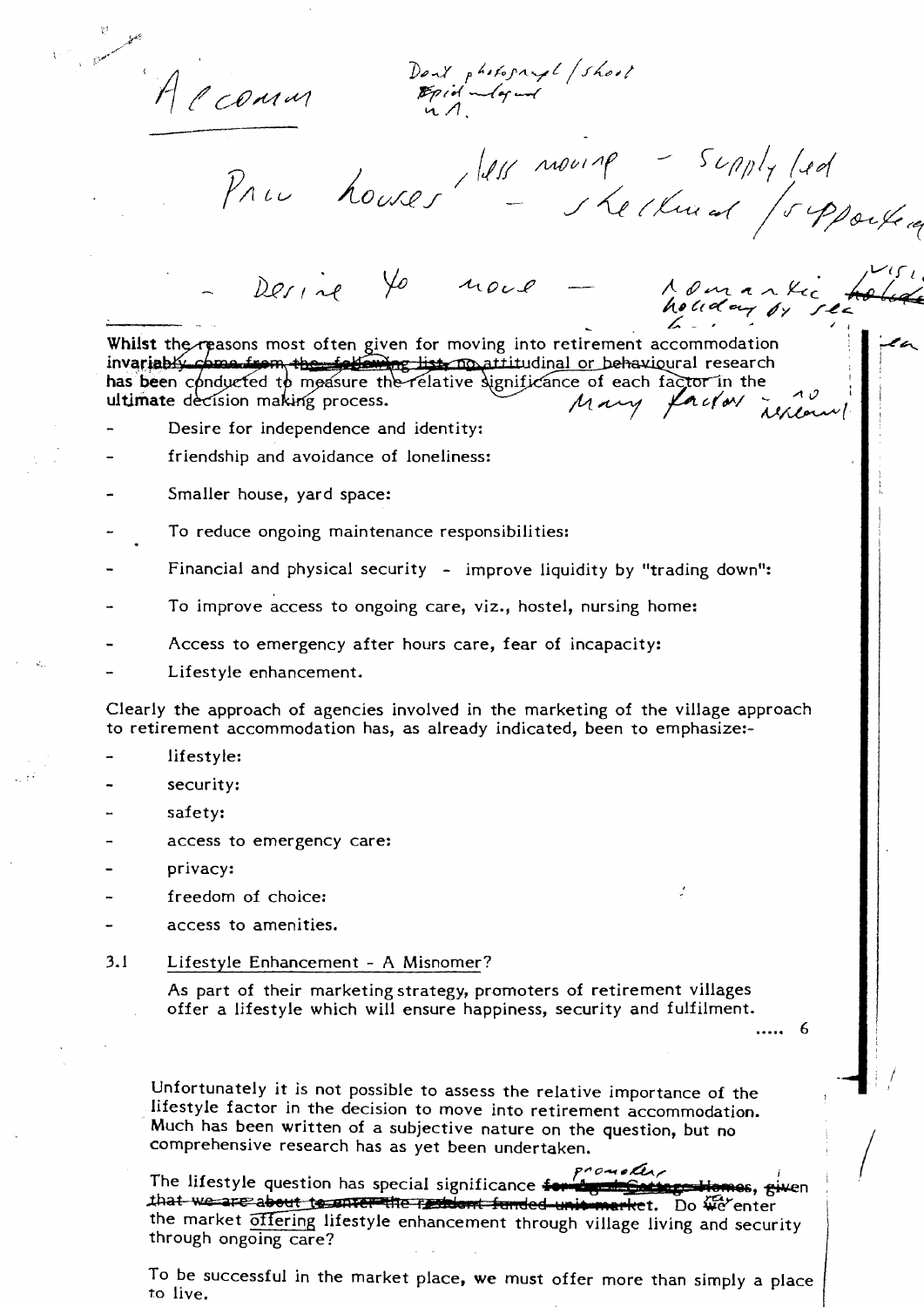General Issuer

Phylosophy

 $\mathcal{B}$ uldup 1 2011 pm

Servia

Orpaig Par

Funding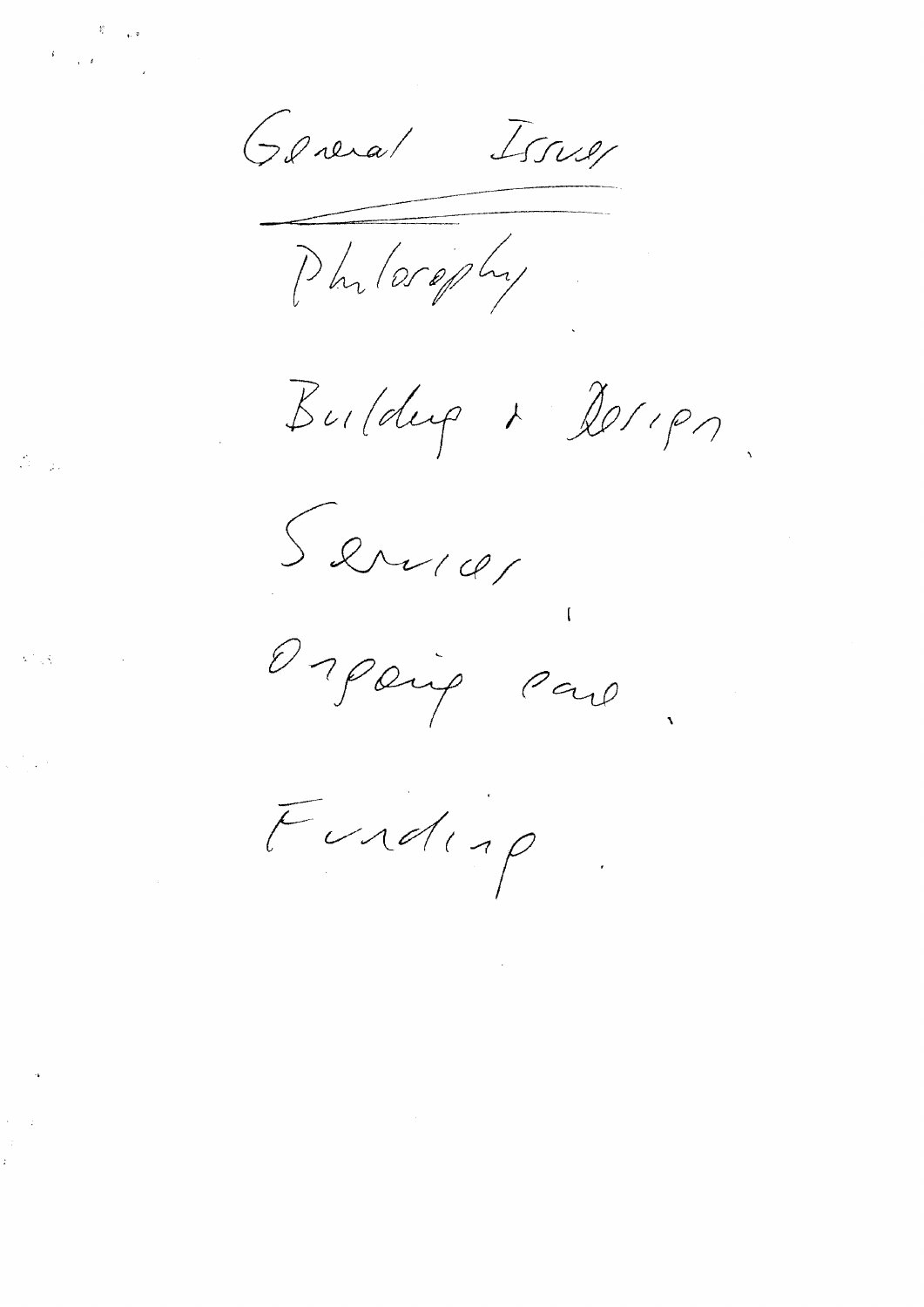pele untro *Jo*  1o

and the second control

There are many types of "retirement villages", some operated by charitable or religious bodies, some by public authorities and some by commercial developers. People wishing to move into such a village generally must be in good health and of a minimum age.  $t$ *,* $*j*$ *i ~I'* 

The term "resident funded" means that costs are borne by the residents and anybody contemplating moving into resident funded accommodation should seek professional (including legal) advice.

*cf, ),c,f /e.~~* 

7

The financial arrangements are quite complicated, but in general people may pay somewhere between \$50,000 and \$150,000 for a unit and in addition pay a weekly maintenance fee of around \$25. $\circ$ **<sup>0</sup>F** ~ **'1 ff'\** u c '-.. **tY\** *C* **,..-e.** . Despite the outlay of a large sum of money, people do not actually buy the unit. What they buy, is a licence to occupy the unit. The financial and legal arrangements are quite complex and when thinking about such a purchase people should enquire about what happens if they wish to move out and who decides if they should move out.

In most cases the developer will guarantee a return in excess of 75% of the price paid or about 75% of the current market value should somebody move out. The percentage that is not refunded goes to establishment and maintenance costs. Remember a unit in a resident funded village is not a straight capital investment as is, say buying a house or unit.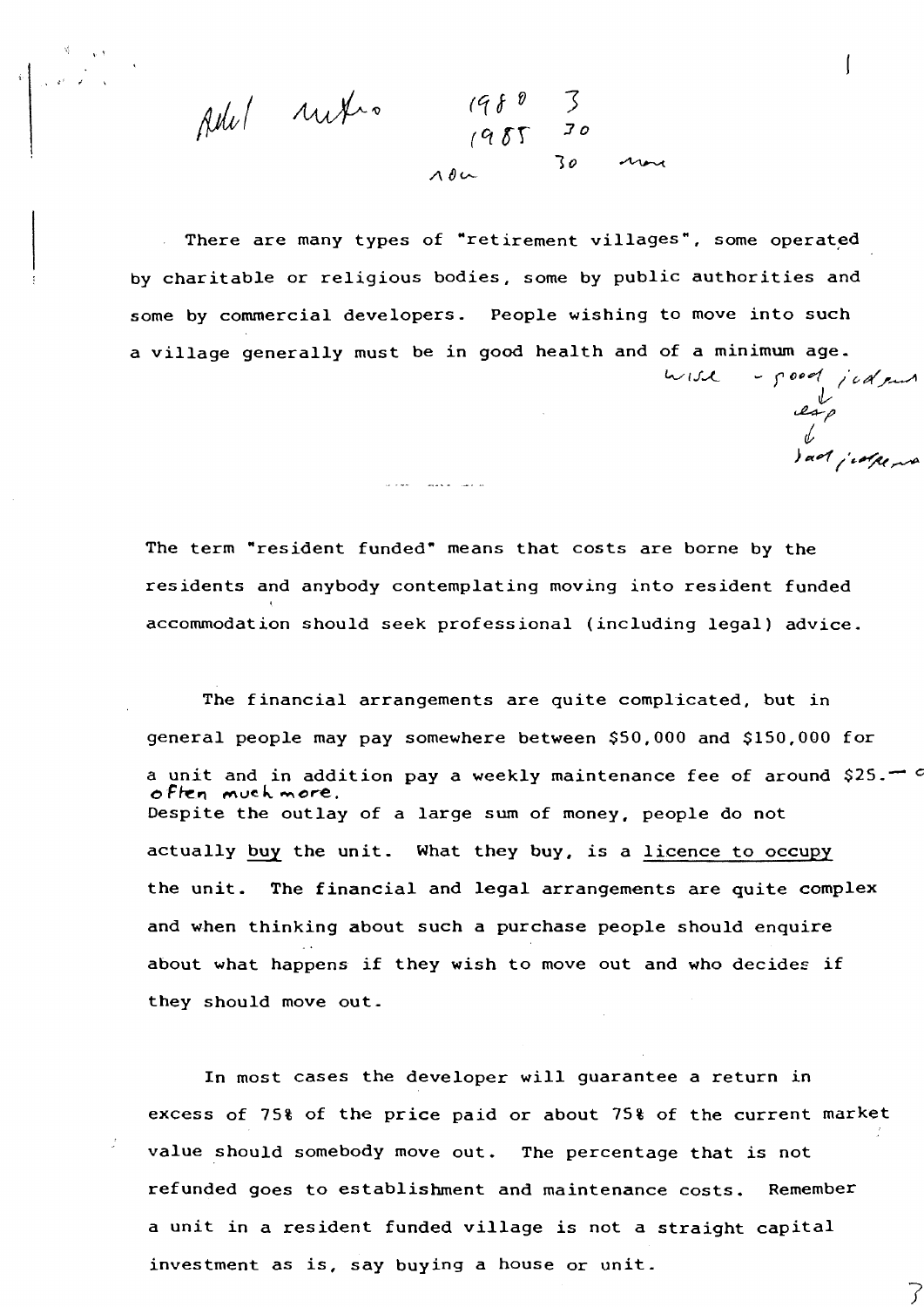Instances have come to the attention of the Corporate Affairs Commission of retirement villages, where an offer is made to the public to invest in the village, and there has been a failure to comply with the existing legislative requirements.

The retirement villages to which I refer are those that are resident funded" and which are marketed to the public on a commercial basis as an investment in retirement accommodation. In these developments the potential resident buys the right to occupy the unit in the village for a lump sum consideration, and agrees to pay a further maintenance fee which is designed to cover weekly rates and taxes, the upkeep of the unit, and the maintenance of the communal facilities.

TAVICO Graphications promoting the scheme must comply with 9 р those provisions of the Code which regulate the offering to the public of an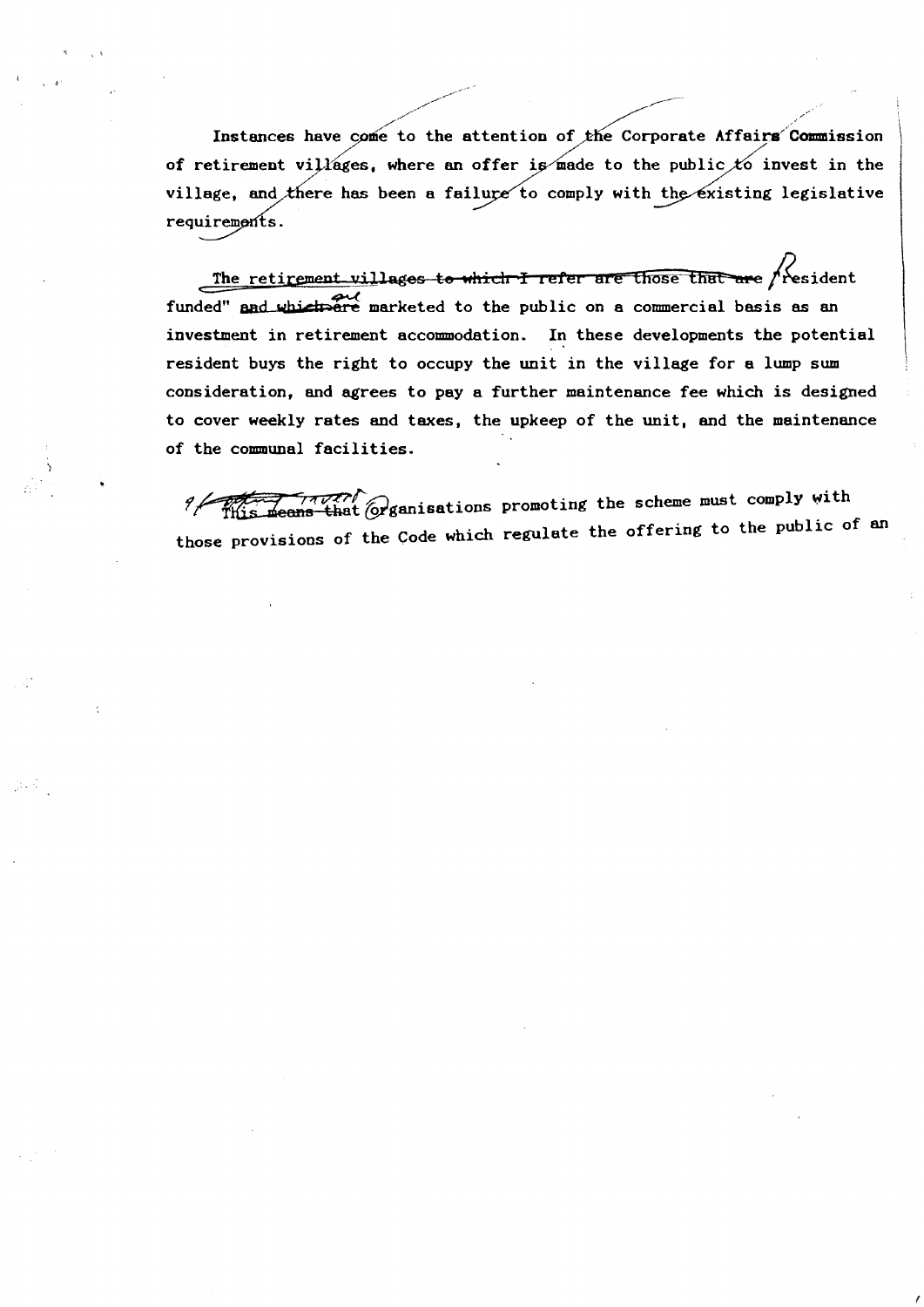investment opportunity. These provisions do not ensure that a correct investment decision is made, but rather their purpose is to ensure that a decision is made on the basis of full disclosure of the relevant particulars. This regulation encompasses advertising which if it were not regulated, may well be of an emotive nature, and contain false or misleading claims as to the facilities available to the residents of the retirement village and the security of tenure available.

At a meeting of the Ministerial Council for Companies and Securities held on the 1st May, 1985, it was resolved that retirement-villages-would be excluded from the definition of "prescribed interest" with effect from the lst July. 1987, and that each State/Territory would regulate retirement villages in the manner considered most appropriate to the needs of that not Count onder Con rice legis. State/Territory.

Given the substantial amount of money required to secure accommodation in retirement villages and the possible vulnerability of the persons seeking this accommodation, it would be irresponsible to have no regulation in this important and rapidly growing market. In consequence interim regulation up. to the lst July, 1987 will be undertaken hymthe Corporate Affairs Commission Which has a delegation to exercise all of the powers of the National Companies and Securities Commission in relation to retirement willages.

S A Prior to 1 July, 1987 the Government will, in consultation with interested parties seek to develop proposals that can be the basis of regulation of investment and other aspects of this important area. It should be noted that the Corporate Affairs Commission have already held discussions with representatives of the voluntary care sector and private developers on this matter with a view to the development of a basis for regulation in this interim period. The Commission will grant appropriate exemptions from the Strict requirements of the Companies Gode where it is satisfied that it is appropriate to do so.

In the most common resident funded situation, the potential resident is required to pay a substantial sum for a licence to occupy a unit in the village. Because this interest cannot be registered on the title to the land, the licensee is at risk if the village is sold by either the promoter, or by a mortgagee exercising a power of sale. Many licensees may not realise

 $A, A$ Television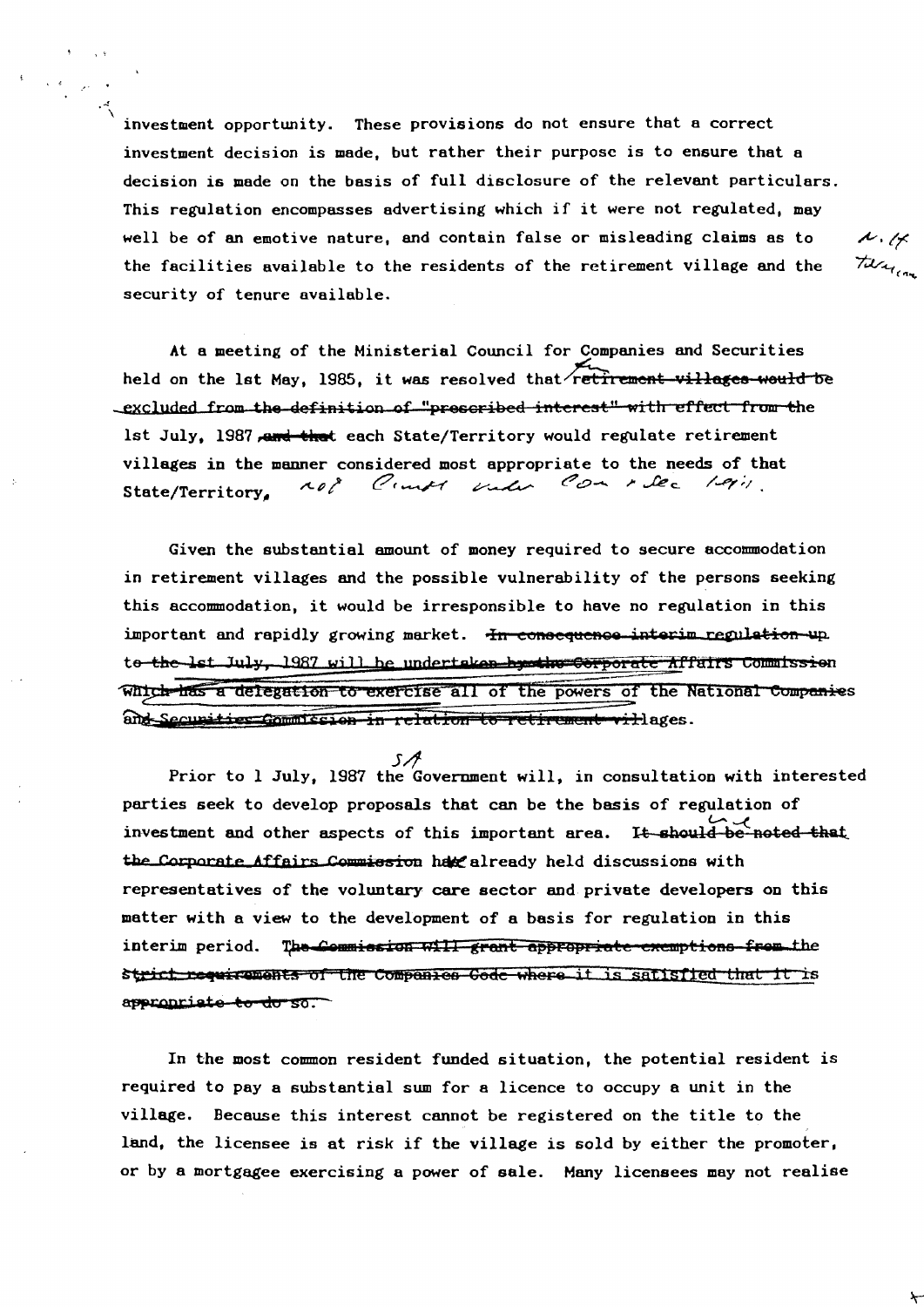that they are not getting freehold title, or that a licence may well include conditions which place the licensee at the mercy of the developer.  $x^2 + y^2 = 1$ am not for one moment criticising the licence concept, which may well be the only way to maintain the character of a retirement village development, it is essential that some security of tenure be afforded to those who have paid large sums of money for what they often believe is the right to occupy a unit for life. It is equally important that licensees should be aware that the lump sum payable to secure the licence, a portion of which is, subject to the contractual relationship in each particular case, repayable on a subsequent resale following the licensee's death or departure from the village, is not the only payment which the licensee is required to make. As I indicated earlier in this Statement, all licensees must contribute towards rates and taxes and maintenance in an amount which will probably increase over the years.

There are two important matters that should be emphasised. The first that promoters of retirement village schemes should be aware of the liklihood that their scheme is regulated as a prescribed interest under the Companies (South Australia) Code where an offer has been made to the public and that they should seek legal advice as to documentary requirements and permissible advertising. On the 19th September, 1985 on the application of the Corporate Affairs Commission, the Supreme Court made an order restraining the promoter of a retirement village and an Adelaide daily newspaper from further publication of an advertisement which had not been approved by the Commission. The second matter to be emphasised is to express the concern of the Government that persons entering retirement villages at considerable cost, should have security of tenure in the sense that the village will not be sold out from under their feet for whatever reason, and be fully informed as to their rights and obligations.

That the concern, of the Government is justified is borne out by recent events in Victoria. <sup>1</sup> In Victoria as reported in "The Age" newspaper of 19 September. 1985 a very large retirement village promoter is unable to pay its debts, and has sought help from the Victorian Government. Not the least of these debts are amounts aggregating almost \$500,000 due to the estates of former residents who are deceased. In the imposition of both the interim and the long term regulation, a balance will be struck between the need for developments of this kind to be viable commercially, and the need to **give** 

*I* 

\ **residents** security commensurate **with** the cost of entry into this type.of accommodation.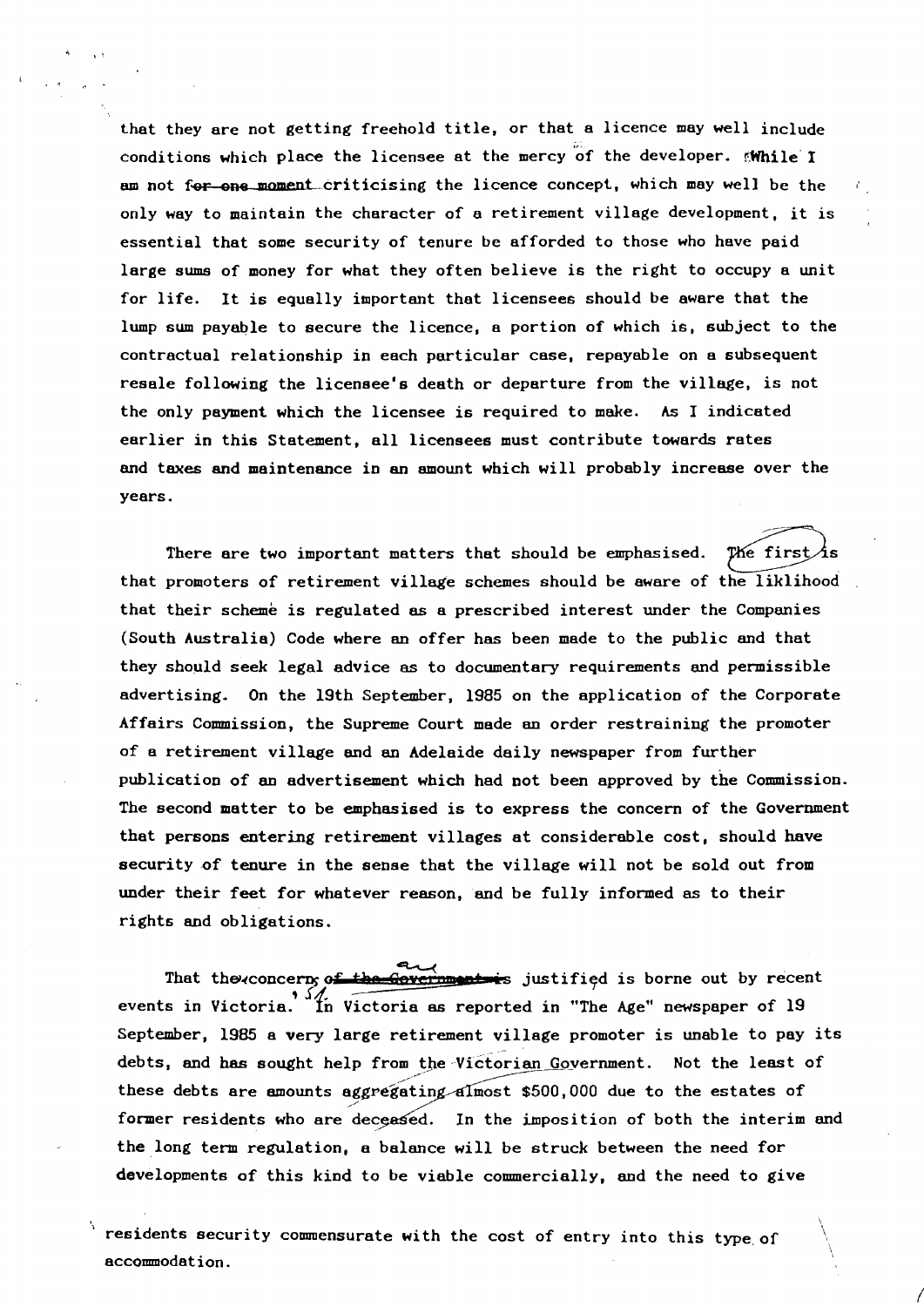In the majority of RF units tenancy is no more than a licence to occupy - a contractual agreement not capable of registration on the title to the property, Next and the resident use his or her so-called investment in an RF unit as security in any financial sense; it is not "real estate" (not theirs at least). Their situation is the economic equivalent of the renter of a unit on the open market - usually with stricter (sometimes draconian) conditions of tenancy and few or none of the legal rights of open market tenants in most states.

In these circumstances developers may encumber (or mortgage) villages and in the event of their inability or failure to meet the terms of the encumbrance .... be sued for breach of contract by a resident. The result of such a (protracted) process may be that no funds are available from the failed promoter to reimburse the (by now) displaced resident - if funds had been available foreclosure would not have occurred to begin with. The scenario has been played out in Queensland and was likely to happen to the Frankston group in Victoria and S.A.

Despite good intentions to provide the market with a competitive and desirable product - a "retirement living package" there *.J"'()-(*  exist among developers less good intentions to simply accrue profit rapidly or find a quick solution to present day consumer preferences in a short-term marketing context only.

Australian governments of all/most political colours have shown a desire to recognise the need of consumers to receive fair treatment and the particular need of older Australians to be accorded appropriate social resources and status: to be much more than the objects of short-term marketing strategies. more than the objects of short-term marketing strategies.<br>*A havy vy*  $\mu$  and  $\mu$  ted numed in the picker selection chip

Just as a house is not a home a RF unit is not a future. Are we **4S** a community subject to the moral and political danger of assuming that tenuous occupancy, marginal financial security<sub>j</sub>and the often unrealistic hope of support services in many RVs are good enough?

*~,v-..\_* / *(1c4* 1- *r4,/* 

7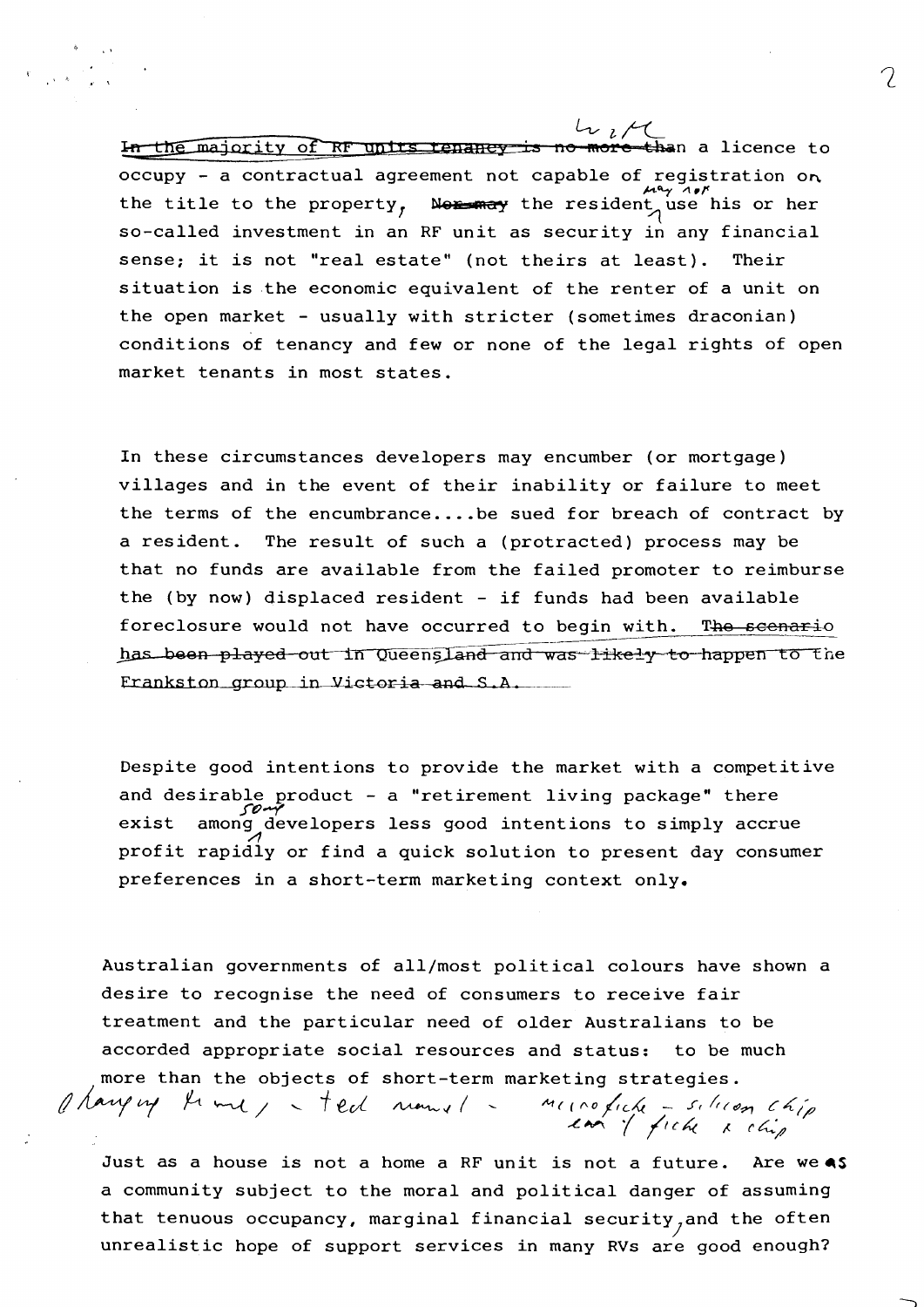RFRVs can be described as a boom industry of the 80s. When we talk about other contemporary rapid-growth businesses such as health foods, insurance brokerage, tourism promotions, videos, we tend to tut-tut about taking large risks with other people's money, exploiting the gullible, and scandals of sharp-dealing and bankruptcy. We tend to sympathise with small-scale developers with good intentions who "got fingers burnt". What will be the predominant community feeling about large-scale developers who inadvertently or otherwise subject retirees to the risk of dispossession? - Be they private entrepreneurs or the heads of church and charitable organisations? I suggest that our response church and charitable organisations? I suggest that our re<br>will be cynicism or apathy, unless we begin to work new to educate the community - and ourselves - on the economic rights of its ageing members, unless we begin to create legal mechanisms which will afford greater protection to the ageing.

The injunction "buyer beware" should be sufficient, some might say. Common law and code law afford protection and impose controls among a range of economic interests in Australia but law is conservative and selective in that it usually protects established interests before innovative interests and usually protects large financial interests ahead of small. In the case of retirement villages, Australia has established in a very short period an industry with capital assets measured in hundreds of period an industry with capital assets measured in numbers of<br>millions of dollars (large) whose source of income is  $\frac{1}{2}$ **excess of 25,000 one or 2-person households.** These households. are virtually the smallest $\mathcal{H}$  are  $\mathcal{H}$  are on fixed incomes, and arguably vulnerable.

For many

Ý

older people making a clean **sweep,** uprooting, and moving to different accommodation is **a** profoundly intense and significant experience.